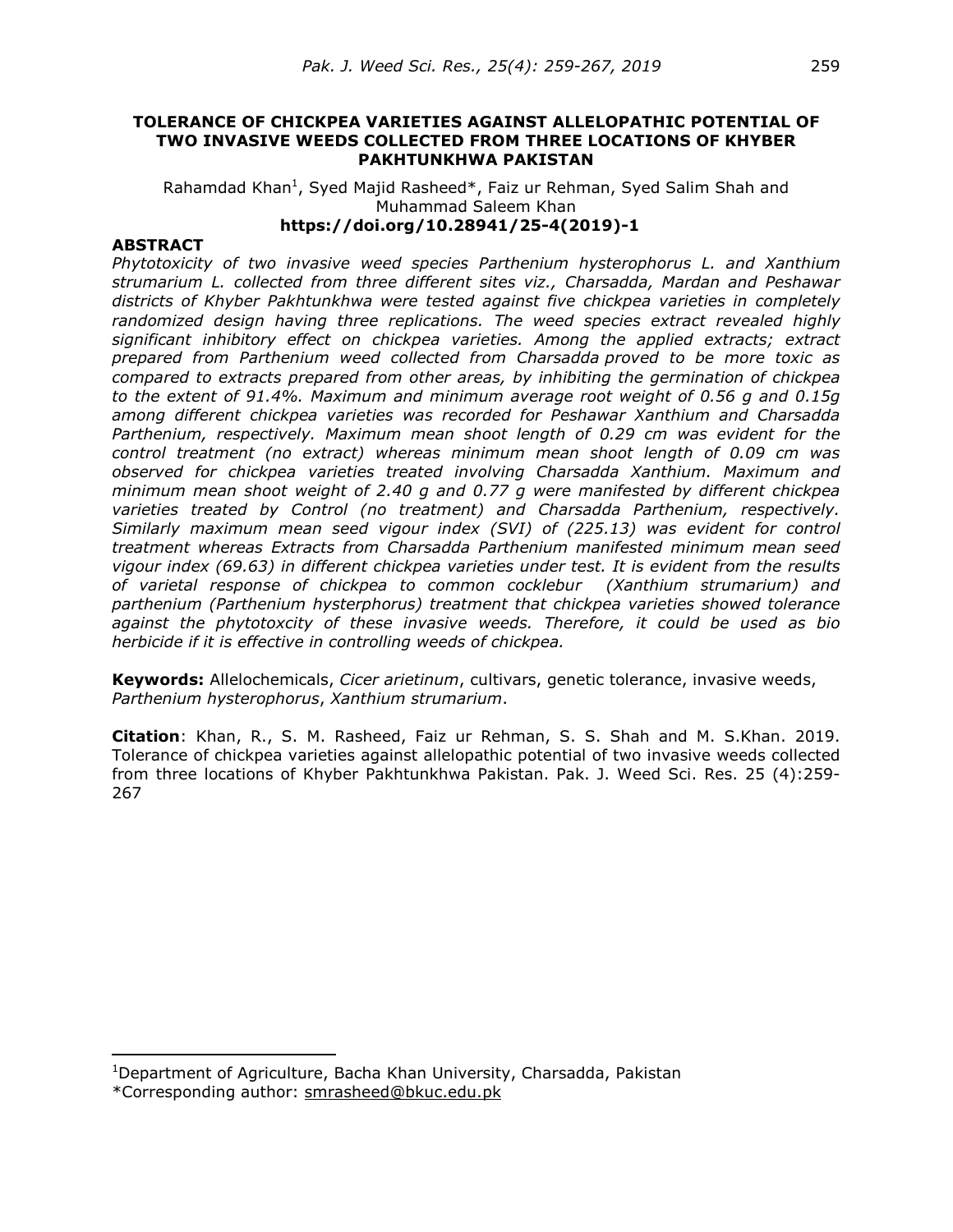## **INTRODUCTION**

 Enormous importance of chickpea (*Cicer arietinum* L.) as a vegetable and pulse crop has been demonstrated in Pakistan and Khyber Pakhtunkhwa (KPK). The prevailing severe edaphic and ecological conditions such as inadequate moisture, poor soil and weed management and inadequate or even no fertilizer are the main factors responsible for lower chickpea yield in Pakistan than in the developed countries (Hassan *et al.,* 2006). Allelochemicals released by weeds in the crop growing environment affects the crop growth in the same manner as by competing for nutrients, light and moisture (Kadioglue *et al.,* 2005). The efficacy of allelopathic prospective of different weed's parts such as leaf, stem, root and fruit on crop germination and seedling growth varied (Safdar *et al*., 2019). Although the allelopathic behavior of various weed plant parts was different on crops (Veenapani, 2004). Yet seed crop germination and initial growth are effected differently by the allelopathic effects of different parts of same weed (Aziz *et al*.*,*  2008). Water soluble compounds released by the weeds into the soil also exerted allelopathic effect on crop seed growth and germination. (Batish *et al*., 2007).

 The presence of allelo-chemicals in buds, flowers, leaves, stems and seeds are confirmed by many studies. Under field conditions, the suppression of harmful weeds by the field crop was reported by many researchers. Ata and Jamil (2001) have reported the genotypes of rice, oat, sorghum, pearl millet, soybean, sunflower, cucumber and *Brassica campestris* having superior weed suppressing quality. The problems associated with the use of present day pesticides offered a great potential for allelochemicals to be used as pesticides.

The inexpensive and environment friendly use of allelopathic water extracts of weeds helps in reduction in weed biomass as well as reduces the cost on herbicides and hand weeding. Weed management may be carried out in the field. Application of the weed residues having allelopathic effect may be utilized for weed management.

Similarly the water extracts of crop plants such as mulches in the field may be employed in weed controlling practices (Matloob *et al*., 2010). Likewise Shikha and Jha (2019) reported that the aqueous extracts of stem of *Parthenium* was more phytotoxic than root extract on germination and growth of *Cicer aeritinum*.

 The direct consumption of chickpea for nutritional purpose and its suitability to most of the arid regions of the country ranked it among the mainly grown crops. The main focus of the researchers of the region is to minimize the factors responsible for reducing the chickpea yield. The failure of chickpea seed to germinate in the soil is one of the most important factors among the various responsible for yield reduction. Leaching down of accumulated weed extract/ debris (allelochemicals) present in soil through rain water or ploughing is one of the major reasons for this failure (Khan *et al.* 2012).

 In order to determine the impact of harmful chemicals released in the soil by different weeds present in the chickpea filed and to provide precise information for chickpea growers, this study was aimed to investigate the negative effect of parthenium and xanthium weed on different chickpea varieties under laboratory conditions.

### **MATERIALS AND METHODS**

 This study was conducted at the Agricultural Graduate Laboratory, Bacha Khan University, Charsadda, Pakistan during January, 2018. The experiment was carried out in Completely Randomized Design with factorial arrangements repeated thrice. The phytotoxcity of 2 invasive weeds species (*Parthenium hysterophorus* and *Xainthium strumarium*) collected from three different locations, Peshawar, Charsadda and Mardan districts was tested against five chickpea varieties. Details of the factors are given below.

# **Chickpea varieties (Factor-A)**

- 1. 'Karak-I'
- 2. 'Karak-II'
- 3. 'Karak-III'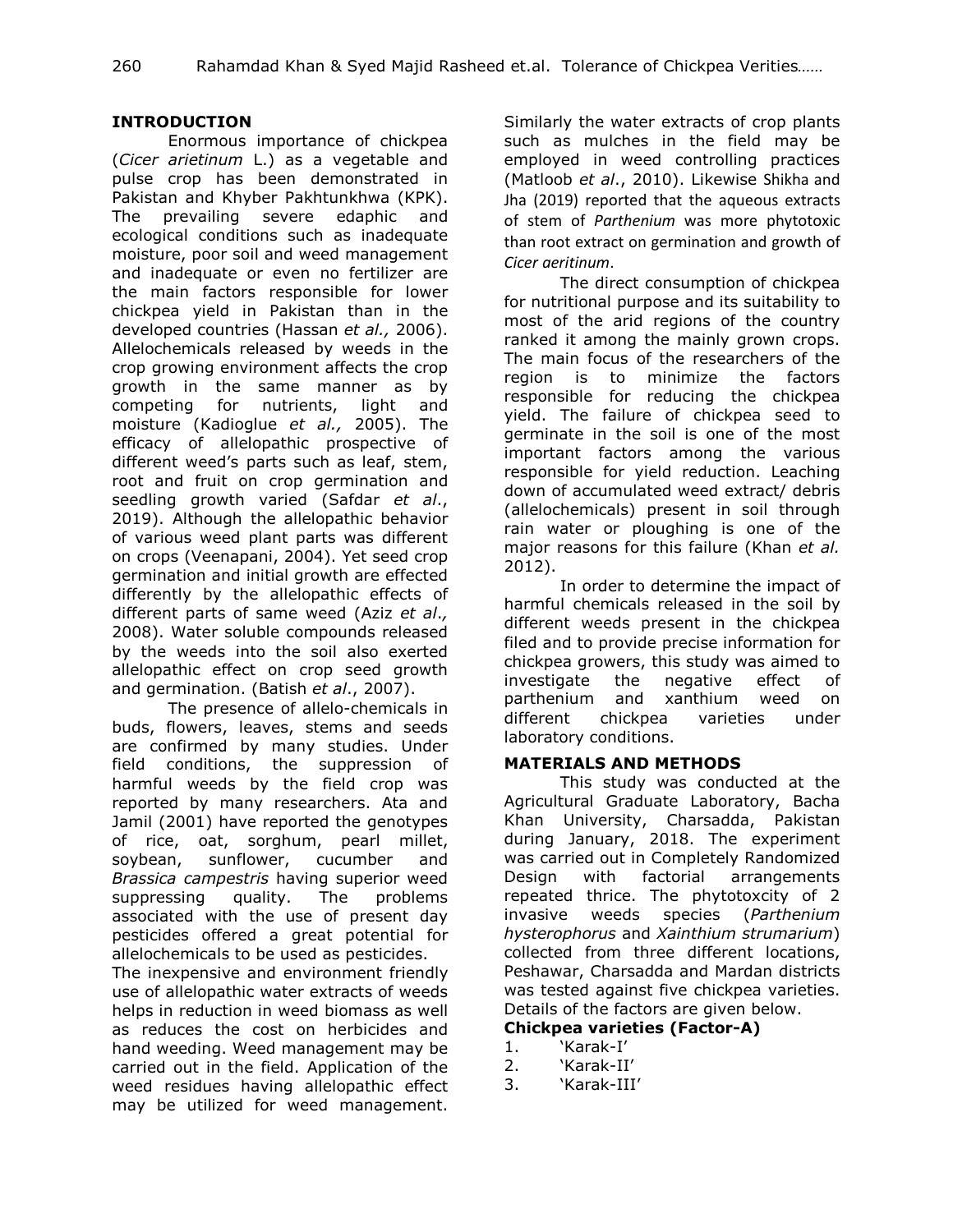- 4. 'Chattan'
- 5. 'Fakhr-e-Thal'

## **Weeds extract (Factor-B)**

- 1 Peshawar *P. hysterophorus*
- 2 Peshawar *X. strumarium*
- 3 Mardan *P. hysterophorus*
- 4 Mardan *X. strumarium*
- 5 Charsadda *P. hysterophorus*
- 6 Charsadda *X. strumarium*

### **Sample Collection and extract preparation**

 Three different locations of Peshawar, Mardan and Charsadda, Pakistan were selected randomly for weed samples collection. The whole plant was cut near the ground base with a sharp cutter to collect the sample. Tap water was used to remove the dust and dirt particles. The samples were then dried at room temperature under the shade. The dried plant parts such as leaves and stem were separated, chopped and grinded with the help of grinding machine. Concentrated extract of different parts of weed was made by mixing 120 g of dried powder of individual weed part in one liter of tap water. The solution was kept at room temperature for 24 hours. Filtering process was carried out, using 10 and 60 mesh sieves, to get the final aqueous solution of weeds. Bottling and tagging of the individually weed extracts were carried out for further use in the experimentation. Seedling vigor index was calculated by the following formula

 $S.V.I = Root length + Shoot length × %$ **Germination** 

### **Procedure**

 The trial was carried out in petri plates replicated three times. Each petri plate contained ten seed of each chickpea variety and three sheets of Whatman No.1 filter paper cut according to size. The petri plates were added with three mL of plant extract as per treatment. Distilled water was used for comparison as a control treatment. Daily observation of the petri plates were carried out. To provide an optimum environment for seed/ seedling growth, an equal amount of aqueous solution was added to each Petri plate as and when needed.

### **Statistical analysis**

 The experimental data was subjected to Analysis of Variance (ANOVA) specified for complete randomized design using statistical software Statistix (Version 8.1). The significant means were separated by the Least Significant Differences (LSD) Test at P=0.05 (Montgomery, 2001).

### **RESULTS AND DISCUSSION Germination (%)**

 The aqueous weed extract of *Parthenium* and Xanthium revealed significant differences among germination (%) of different chickpea varieties (Table-1). Maximum germination of 99.3 % was evident for Peshawar *Xanthium*; it was statistically at par with the performance of Charsadda *Xanthium* (98.0%), whereas Charsadda *Parthenium* revealed minimum germination (91.4%). Variety mean data of the tested chickpea varieties for germination percentage showed that the performance of different chickpea varieties was significantly affected by weed extracts. Minimum germination of 90.3% was evident in chickpea variety Karak-III, whereas, chickpea variety Karak-I attained maximum (99.0%) germination against different weed extracts (Table-1). It is evident from the interaction of chickpea varieties and aqueous weed extracts that chickpea variety Karak-I showed maximum (100 %) germination for all treatment except Charsadda Parthenium (93.3%), while minimum seed germination (80.3 %) was noted for the interaction of Karak-III with aqueous weeds extracts especially Charsadda *Parthenium* (80.3%). The allelopathins have the potential to affect the receiver plant in variety of ways and many researchers have explored their presence in various parts of plant. However, in donor plants certain specialized organs synthesize these allelochemicals as secondary metabolites (Kobayashi, 2004). Khan *et al*. (2011) also reported that different concentrations of aqueous extracts of *Silybum marianum* inhibited the chickpea germination by 60 %.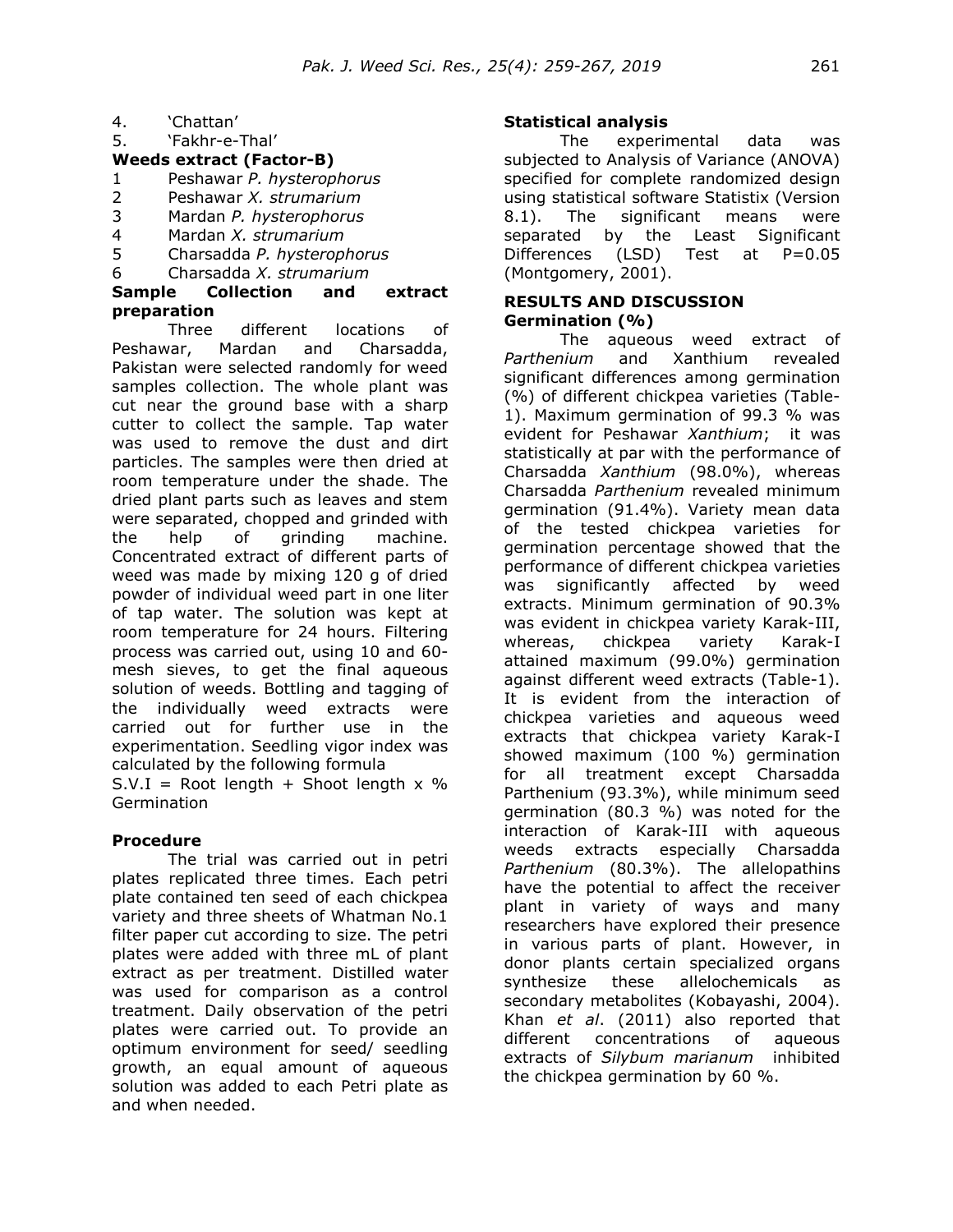| <b>Extract</b>                |            |           |            |            |                  |              |
|-------------------------------|------------|-----------|------------|------------|------------------|--------------|
|                               | Chattan    | Karak-I   | Karak-II   | Karak-III  | Fakhr-<br>e-Thal | <b>Means</b> |
| Peshawar<br>P. hysterophorus  | $90.0 a-c$ | 100.0 a   | 96.7 ab    | 83.7 bc    | 100.0 a          | 94.6 a-c     |
| Peshawar<br>X. strumarium     | 100.0a     | 100.0a    | 100.0 a    | 96.7 ab    | 100.0 a          | 99.3 a       |
| Mardan<br>P. hysterophorus    | 96.7 ab    | 100.0 a   | $93.3 a-c$ | $90.3 a-c$ | 100.0 a          | $96.6 a-c$   |
| Mardan<br>X. strumarium       | $90.0 a-c$ | 100.0 a   | 100.0 a    | 93.3 a-c   | 83.3c            | 93.3 bc      |
| Charsadda<br>P. hysterophorus | 96.7 ab    | $93.3a-c$ | 100.0a     | 80.3 c     | 86.7 bc          | 91.4 c       |
| Charsadda<br>X. strumarium    | 100.0a     | 100.0a    | $93.3a-c$  | 96.7 ab    | 100.0 a          | 98.0 ab      |
| Control<br>(no extract)       | 100.0 a    | 100.0 a   | 100.0 a    | 100.0 a    | 100.0 a          | 100.0a       |
| <b>Means</b>                  | 96.2ab     | 99.0a     | 97.6a      | 90.3c      | 95.7 ab          |              |

**Table-1. Effects of different weed extracts on germination (%) of the tested chickpea varieties.** 

 $LSD<sub>0.05</sub>$ for weed extract= 2.435

 $LSD<sub>0.05</sub>$ for varieties= 2.6703

LSD<sub>0.05</sub> for varieties x extracts=  $3.20$ 

# **Seed Vigour Index (SVI)**

The ANOVA for seed vigour index revealed highly significant differences for weed extracts and interaction of weeds extracts with chickpea varieties whereas the differences among the performance of chickpea varieties were non-significant (Table-2). It is evident from the data that control treatment (no extract) attained maximum SVI value (225), while minimum seed vigour index (70) was calculated for Charsadda *Parthenium*. The present study revealed non-significant differences among the varieties mean. The highest (163) and lowest (125) SVI mean .

value for varieties was recorded for Karak-II and Chattan, respectively. The mean data of the interaction of chickpea varieties with aqueous weeds extract revealed that maximum (268) value of SVI was attained by variety Karak-III x control treatment (no extract) followed by Karak-II x Peshawar Parthenium, while minimum value of 35 each was observed for the interaction of Charsadda Parthenium and variety Chattan. Mubeen *et al*. (2011) also reported the significant reduction in SVI of rice by the application of *Trianthima portulacastrum* leaf extracts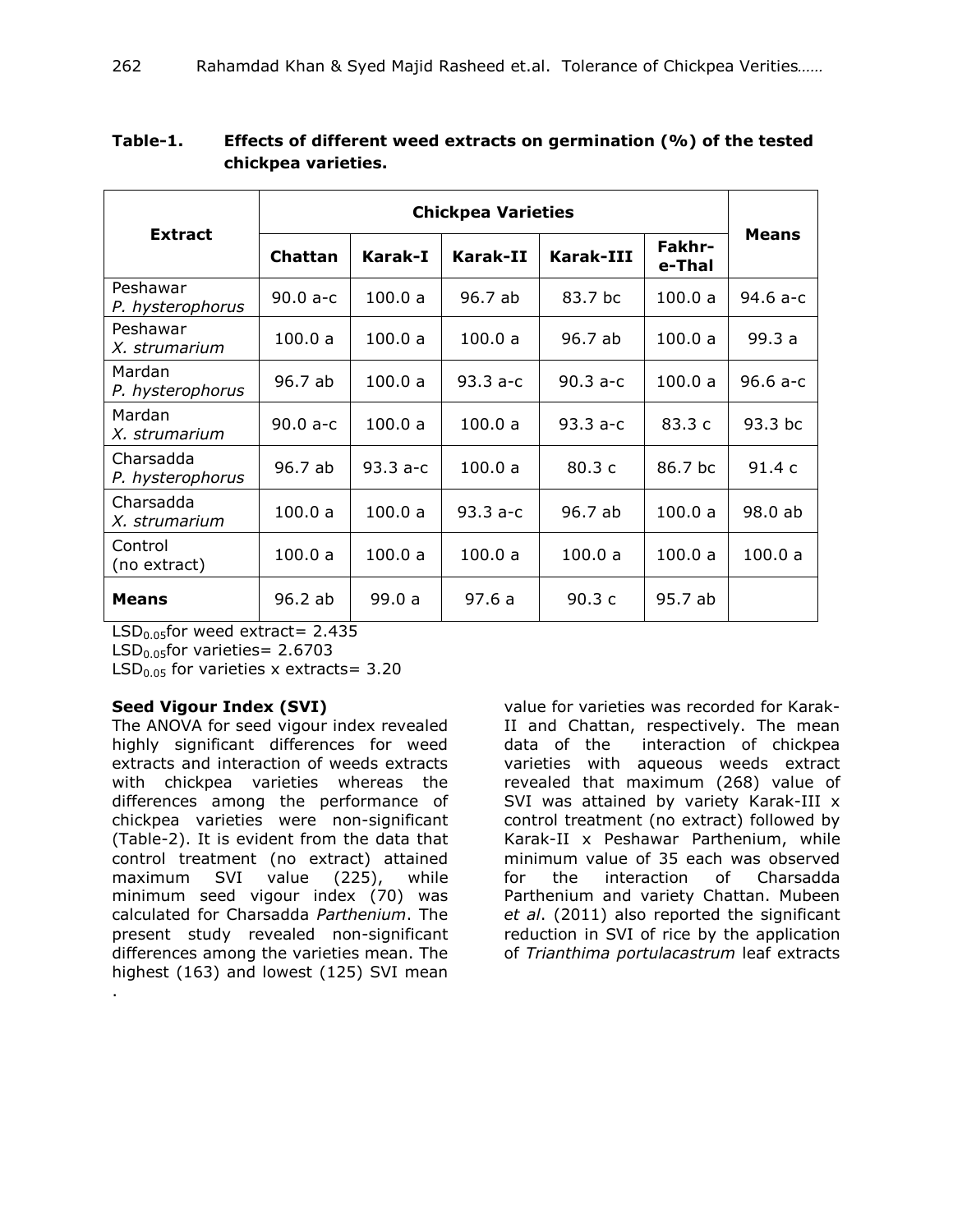|                               | <b>Chickpea Varieties</b> |             |             |           |                  |           |
|-------------------------------|---------------------------|-------------|-------------|-----------|------------------|-----------|
| <b>Extract</b>                | Chattan                   | Karak-I     | Karak-II    | Karak-III | Fakhr-<br>e-Thal | Mean      |
| Peshawar<br>P. hysterophorus  | $105 e-i$                 | $85f-i$     | 265a        | $134 c-i$ | 179 a-h          | 154 b     |
| Peshawar<br>X. strumarium     | $215$ a-d                 | 180 a-h     | 248 a-c     | $134$ c-j | 253ab            | 202a      |
| Mardan<br>P. hysterophorus    | 139 c-j                   | $185a-q$    | 46 ij       | 153b-i    | $87f-i$          | 122 b     |
| Mardan<br>X. strumarium       | $86f-1$                   | $121$ $c-j$ | $191$ a-f   | $134 c-i$ | 70 ij            | 120 b     |
| Charsadda<br>P. hysterophorus | 35j                       | $81 g-j$    | $76 h - j$  | 82 g-j    | 74 h-i           | 70 c      |
| Charsadda<br>X. strumarium    | $92f-i$                   | $131 c-j$   | $124 c - j$ | $114$ d-j | $112 d-i$        | 115<br>bc |
| Control<br>(no extract)       | 200 a-e                   | 248 ab      | $207a-e$    | 268a      | $202a - e$       | 225a      |
| Mean                          | 125                       | 147         | 163         | 146       | 140              |           |

**Table-2. Effect of different weed extracts x chickpea varieties on seed vigor index (SVI)** 

 $LSD<sub>0.05</sub>$  for extracts = 47.564

 $LSD<sub>0.05</sub>$  for varieties x extracts=106.36

#### **Shoot length (cm)**

.

Highly significant differences of aqueous extracts of different weeds and interaction of chickpea varieties by weed extracts were observed for shoot length of chickpea varieties, whereas the performance of different chickpea varieties had a non-significant effect on shoot length of chickpea (Table-3). The results of the study revealed that the maximum and minimum shoot length of 0.29cm and 0.09 cm was noticed in control treatment (no extract) and extract of *Xanthium* collected from Charsadda, respectively. Among the chickpea cultivars, Karak-II attained maximum shoot length of 0.16 cm followed by Karak-I (0.16 cm) while the lowest value was evident for Karak-III

(0.13 cm). The interaction of chickpea variety by weed extract mean values showed that Peshawar Xanthium x "Chattan attained the maximum value of shoot length (0.43 cm), while the least value (0.02 cm) was observed for Mardan *Xanthium* x variety Fakhr-e-Thal (Table-3). Our results are in line with the findings of Khan *et al.* (2012b) who observed decrease in the length of root and shoot length of wheat seeds upon the application of extracts of Parthenium hysterophorus L. plant parts. Veenapani (2004) also concluded that the seed germination and development in different crops was inhibited due to allelopathic behavior of various parts of weeds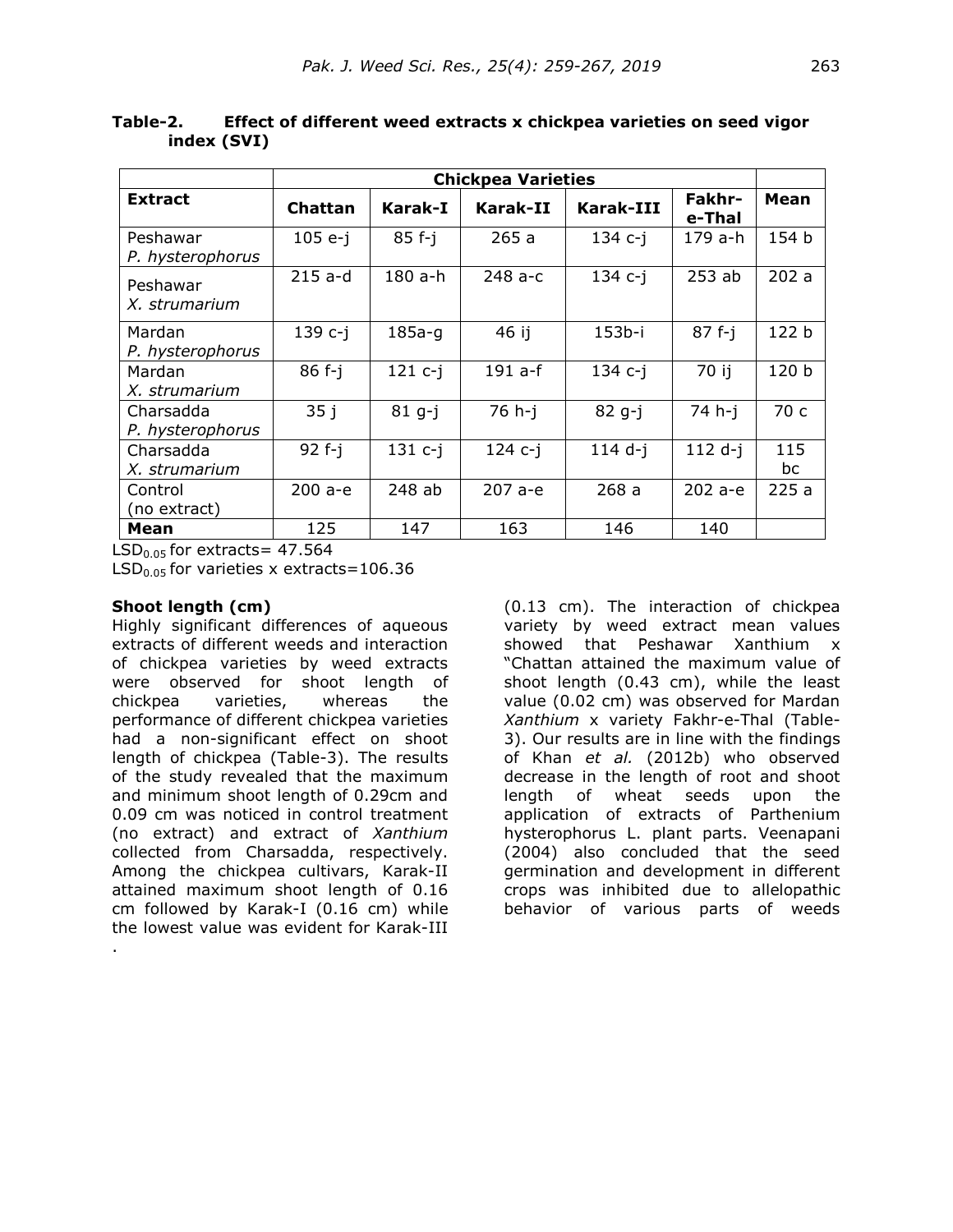|                              | <b>Chickpea Varieties</b> |                |            |                  |                  |                   |
|------------------------------|---------------------------|----------------|------------|------------------|------------------|-------------------|
| <b>Extract</b>               | <b>Chattan</b>            | <b>Karak I</b> | Karak II   | <b>Karak III</b> | Fakhr-<br>e-Thal | Mean              |
| Peshawar<br>P.hysterophorus  | $0.14$ e-h                | $0.06$ f-h     | $0.15$ e-h | $0.11$ e-h       | $0.08$ f-h       | 0.11 <sub>b</sub> |
| Peshawar<br>X. strumarium    | 0.43a                     | $0.25$ a-f     | $0.19$ c-h | $0.16$ d-h       | $0.37 a-c$       | 0.28a             |
| Mardan<br>P.hysterophorus    | $0.07 f-h$                | $0.11$ e-h     | $0.20 c-h$ | $0.06 f-h$       | $0.07$ f-h       | 0.10 <sub>b</sub> |
| Mardan<br>X. strumarium      | $0.05$ gh                 | $0.14$ e-h     | $0.19$ c-h | $0.08f-h$        | 0.02 h           | 0.09 <sub>b</sub> |
| Charsadda<br>P.hysterophorus | 0.03h                     | $0.18$ c-h     | $0.17$ d-h | $0.05$ gh        | $0.08$ fgh       | 0.10 <sub>b</sub> |
| Charsadda<br>X. strumarium   | $0.11$ e-h                | $0.08f-h$      | $0.05$ gh  | $0.09 f-h$       | $0.09f-h$        | 0.09 <sub>b</sub> |
| Control<br>(no extract)      | $0.23 b - q$              | $0.30 a - e$   | $0.19$ c-h | $0.34$ a-d       | 0.39ab           | 0.29a             |
| Mean                         | 0.15                      | 0.16           | 0.1        | 0.13             | 0.16             |                   |

**Table-3. Effect of different weed extracts x chickpea varieties on shoot length (cm) of chickpea varieties.** 

 $LSD<sub>0.05</sub>$  for extracts=0.0845

 $LSD<sub>0.05</sub>$ for varieties x extracts=0.1889

## **Root weight (g)**

Highly significant differences among different weed extracts were observed when data was analyzed for root weight, significant differences among chickpea varieties were observed whereas the interaction of varieties by extract showed non-significant differences for root weight parameter. The data for weed extract means revealed that maximum (0.56 g) root weight was noted for *Xanthium*, followed by control treatment (no extract)(0.46 g), whereas Charsadda *Parthenium* revealed minimum root weight (0.15 g). Similarly, the mean data of chickpea varieties showed that weed extracts had significant effect on the root weight. It is evident from the Table-5 that chickpea variety Karak-I gave minimum (0.31 g) root weight whereas chickpea variety Karak-III yielded the highest (0.42 g) weight against different weed extracts. Maximum (0.73 g) root weight for the interaction of chickpea variety and weed extracts was recorded for Peshawar *Xanthium* x variety Fakhr-e-Thal, while minimum root weight (0.09 g) was noted for Charsadda *Parthenium* x variety Chattan (Table-4). Many researchers have explored the presence of allelochemicals in different parts of the plant. They are of the view that the receiver plants are affected in certain ways due to the presence of allelopathins. Kobayashi, 2004) is of the view that the presence of allelopathins in different parts of plants can greatly affect the receiver plants in many ways. Whereas, in donor plants, certain specialized organs are involved in synthesizing these allelochemicals as secondary metabolites.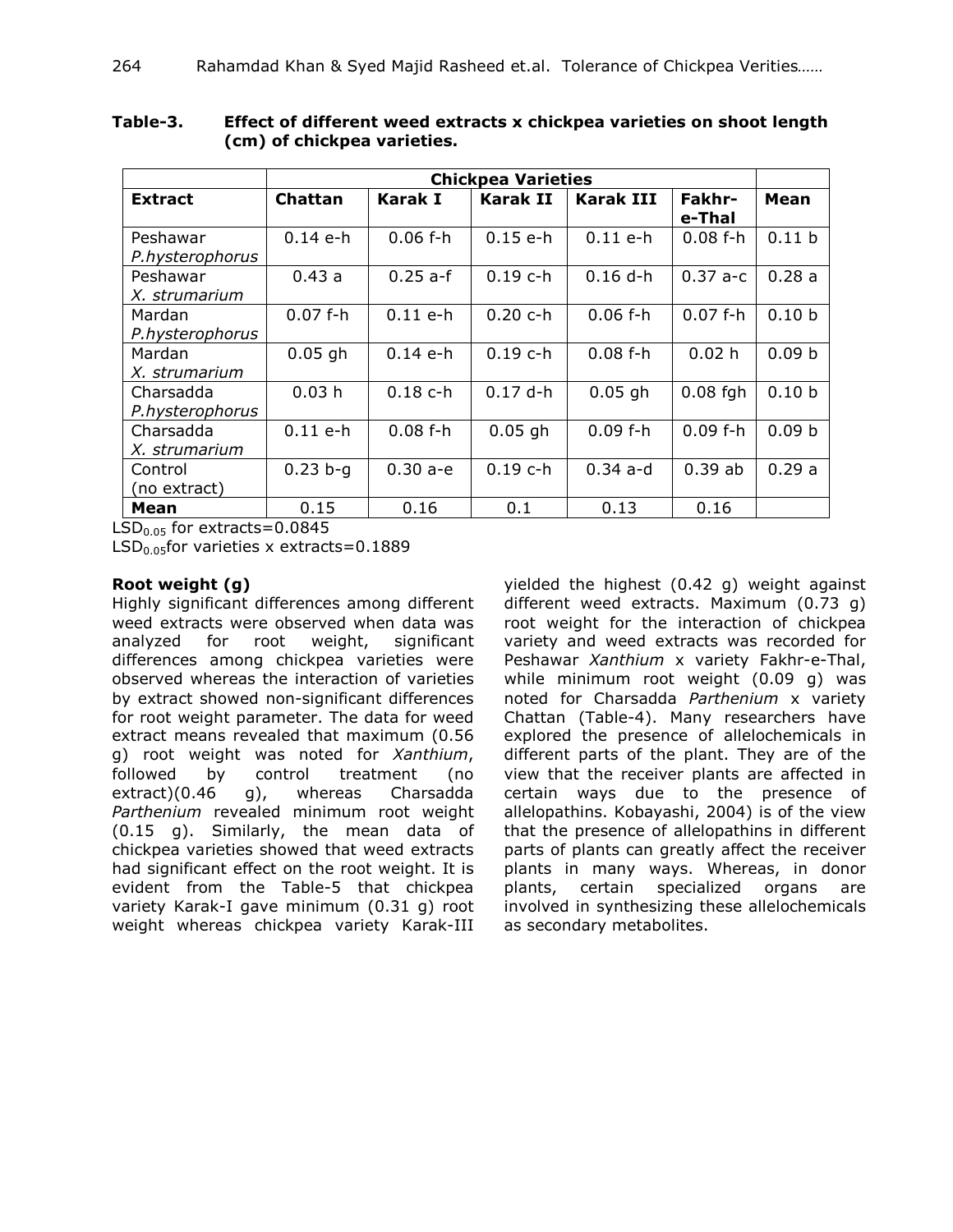|                  | <b>Chickpea Varieties</b> |                   |            |              |               |             |
|------------------|---------------------------|-------------------|------------|--------------|---------------|-------------|
| <b>Extract</b>   | Chattan                   | Karak I           | Karak II   | Karak III    | <b>Fakhr-</b> | <b>Mean</b> |
|                  |                           |                   |            |              | e-Thal        |             |
| Peshawar         | $0.23$ g-k                | $0.20 h - k$      | $0.25$ f-k | $0.43 b - q$ | $0.34$ d-j    | 0.29d       |
| P. hysterophorus |                           |                   |            |              |               |             |
| Peshawar         | $0.40 b - i$              | $0.45 b - q$      | 0.62ab     | $0.59a-c$    | 0.74a         | 0.56a       |
| X. strumarium    |                           |                   |            |              |               |             |
| Mardan           | $0.36$ d-ij               | $0.41 b - i$      | $0.34$ d-j | $0.38c-i$    | $0.37 d-i$    | $0.37 b-d$  |
| P. hysterophorus |                           |                   |            |              |               |             |
| Mardan           | $0.37 d-i$                | $0.39c-i$         | $0.41 b-h$ | $0.47 b - e$ | $0.42 b -$    | $0.41$ bc   |
| X. strumarium    |                           |                   |            |              | h             |             |
| Charsadda        | 0.09k                     | 0.09 k            | $0.19$ i-k | $0.17$ jk    | $0.21 h -$    | 0.15e       |
| P. hysterophorus |                           |                   |            |              | k             |             |
| Charsadda        | $0.35 d-i$                | $0.29 e-k$        | $0.35 d-i$ | $0.35 d-i$   | $0.35 d-i$    | $0.34$ cd   |
| X. strumarium    |                           |                   |            |              |               |             |
| Control          | $0.47 b - e$              | $0.35 d-i$        | $0.52$ a-d | $0.55$ a-d   | $0.46 b-f$    | 0.47ab      |
| (no extract)     |                           |                   |            |              |               |             |
| Mean             | 0.33 <sub>b</sub>         | 0.31 <sub>b</sub> | 0.38ab     | 0.42a        | 0.41 a        |             |

**Table-4. Effect of different weed extracts x chickpea varieties on root weight (g) of chickpea varieties.** 

 $LSD<sub>0.05</sub>$  for varieties= 0.08

 $LSD<sub>0.05</sub>$ for extracts= 0.09

 $LSD<sub>0.05</sub>$ for varieties x extracts interaction=0.21

## **Shoot weight (g)**

The ANOVA for shoot weight of chickpea varieties revealed highly significant differences among the performance of different weeds extracts and performance of chickpea varieties, whereas nonsignificant differences for the interaction of varieties by weeds extract was observed (Table-5). These results showed that the highest shoot weight of 2.40 g was noticed in control treatment (no extract), while the lowest shoot length (0.77g) was computed for Charsadda *Parthenium*. Among the chickpea cultivars

the maximum (1.65g) shoot weight were recorded for Karak-II fallowed by Karak-III (1.53 g) while the lowest data were recorded for chickpea variety Chattan (1.29g). Maximum value of shoot weight (2.82g) for interaction mean data was noticed in control treatment (no extract) x KarakIII, while the least value for this parameter (0.35g) was evident for Charsadda *Parthenium* x variety "Chattan" (Table-5). Khan *et al.* (2012a) found the inhibition in root and shoot weight of different crop seed when exposed to various plant parts extracts.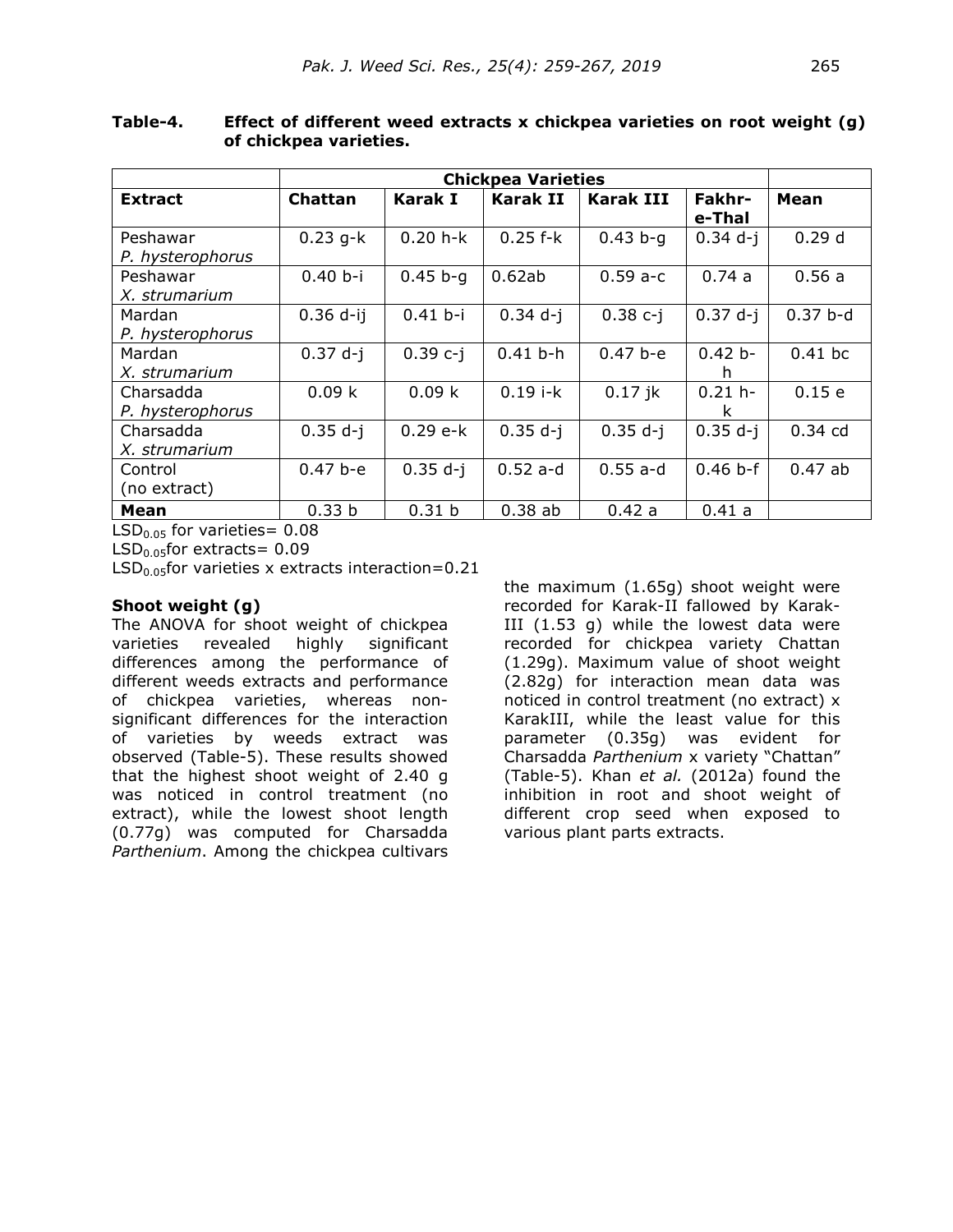|                  | <b>Chickpea Varieties</b> |              |                    |                  |            |           |
|------------------|---------------------------|--------------|--------------------|------------------|------------|-----------|
| <b>Extract</b>   | <b>Chattan</b>            | Karak I      | Karak II           | <b>Karak III</b> | Fakhr-e-   | Mean      |
|                  |                           |              |                    |                  | Thal       |           |
| Peshawar         | $1.16$ f-m                | $0.85$ i-m   | 2.75a              | $1.55 b-k$       | $1.78 a-i$ | 1.62 bc   |
| P. hysterophorus |                           |              |                    |                  |            |           |
| Peshawar         | $2.15a-q$                 | $1.80 a-i$   | $2.27$ a-d         | $1.38 d-m$       | 2.53ab     | 2.03ab    |
| X. strumarium    |                           |              |                    |                  |            |           |
| Mardan           | $1.44 c-1$                | $1.85 a - i$ | $0.50$ $\text{Im}$ | $1.60 b-k$       | $0.87 h-m$ | 1.25c     |
| P. hysterophorus |                           |              |                    |                  |            |           |
| Mardan           | $0.86$ i-m                | $1.21$ f-m   | $1.91$ a-h         | $1.36 e-m$       | $0.70$ k-m | $1.21$ cd |
| X. strumarium    |                           |              |                    |                  |            |           |
| Charsadda        | 0.35 m                    | $0.90 h-m$   | $0.76$ j-m         | $0.94 h-m$       | $0.90 h-m$ | 0.77d     |
| P. hysterophorus |                           |              |                    |                  |            |           |
| Charsadda        | $0.92 h-m$                | 1.31 e-m     | 1.35 e-m           | $1.17 f-m$       | $1.12$ q-m | 1.17 cd   |
| X. strumarium    |                           |              |                    |                  |            |           |
| Control          | $2.20a-f$                 | $2.48a-c$    | $2.07 a-g$         | 2.82a            | $2.42$ a-d | 2.40a     |
| (no extract)     |                           |              |                    |                  |            |           |
| Mean             | 1.29                      | 1.48         | 1.65               | 1.54             | 1.47       |           |

**Table-5. Effect of different weed extracts x chickpea varieties on shoot weight (g) of chickpea varieties.**

 $LSD<sub>0.05</sub>$  for varieties= 0.3958

 $LSD<sub>0.05</sub>$ for Extracts=0.4683

 $LSD<sub>0.05</sub>$ for Varieties x Extracts interaction= 1.0472

## **CONCLUSIONS AND RECOMMENDATIONS**

It is evident from the results of varietal response of chickpea varieties to *Xanthium* and *Parthinium* treatment that chickpea varieties showed resistance against the phytotoxcity of these invasive weeds, so it can be popularized as bio herbicide in chickpea if it gave promising results in controlling chickpea weeds.

More studies are also recommended to search out the allelopathic potential of parthenium weed against other crops and weeds. If this weed showed strong phytotoxic effects on some problematic weeds then this can lead to the synthesis of some ecofriendly bio herbicide in future.